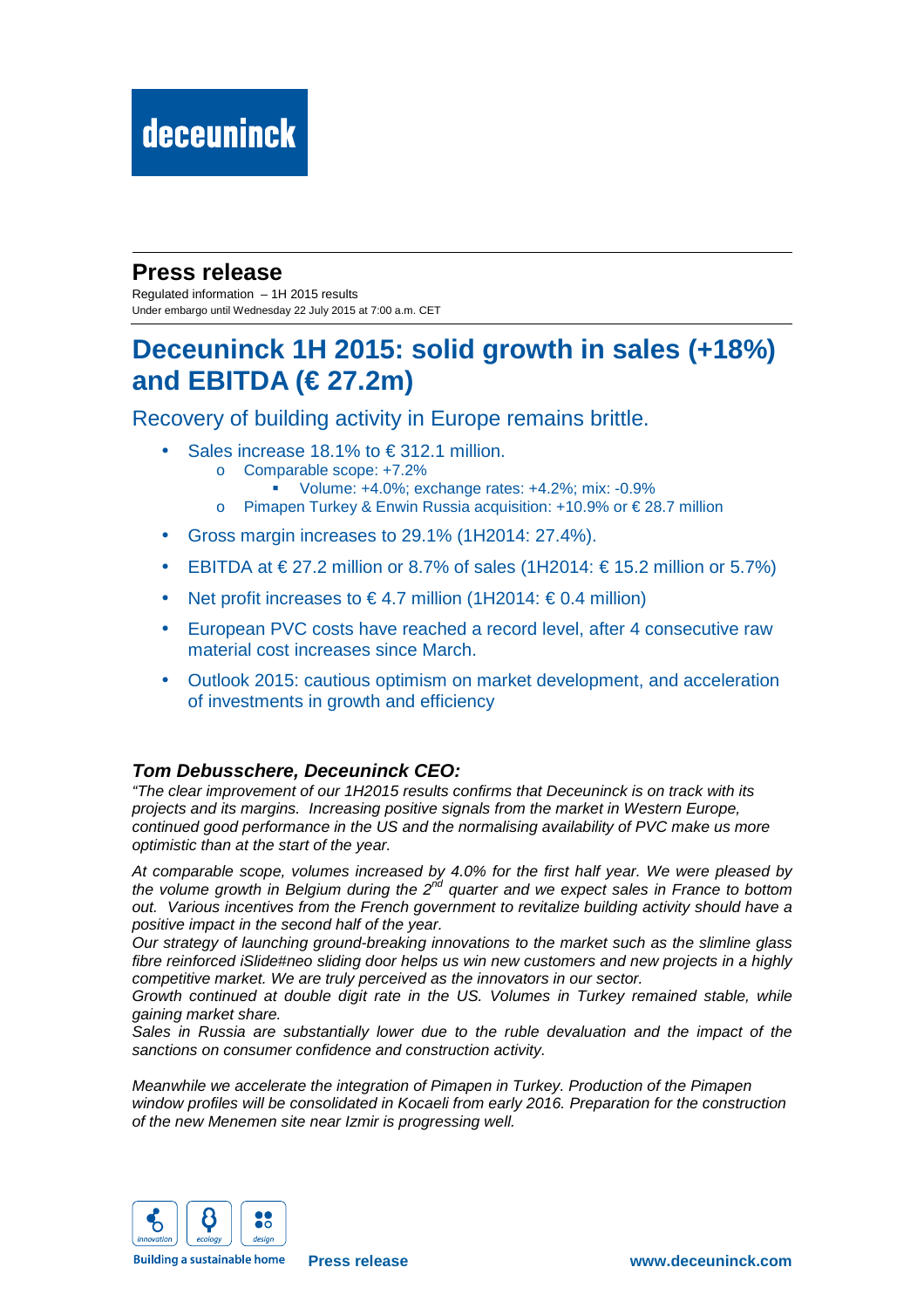#### Outlook 2015

We remain cautious for the full year 2015. Building and renovation activity in Europe remains brittle, driven by a subdued economic environment The PVC supply in Europe has returned to normal, after the force majeures were lifted. However, at historic high price levels.

We are convinced that our continued actions to launch innovations, to improve productivity, to reduce structure costs, and our discipline to pass on increased material cost to the market will sustain our margins and will allow further growth of net profits."

### 1. Key figures

| (in $\epsilon$ million) | 1H 2014 | 1H 2015 | Var (%) |
|-------------------------|---------|---------|---------|
| Sales                   | 264.2   | 312.1   | 18.1%   |
| Gross profit            | 72.3    | 90.7    | 25.5%   |
| Gross-margin (%)        | 27.4%   | 29.1%   |         |
| <b>EBITDA</b>           | 15.2    | 27.2    | 78.9%   |
| EBITDA-margin (%)       | 5.7%    | 8.7%    |         |
| REBITDA                 | 15.2    | 28.7    | 89.2%   |
| REBITDA-margin (%)      | 5.7%    | 9.2%    |         |
| <b>EBIT</b>             | 4.0     | 12.0    | 198.2%  |
| EBIT-margin (%)         | 1.5%    | 3.9%    |         |
| Financial result        | $-3.5$  | $-4.6$  |         |
| EBT                     | 0.5     | 7.5     |         |
| Income taxes            | $-0.1$  | $-2.7$  |         |
| Net profit              | 0.4     | 4.7     |         |
| Net profit-margin (%)   | 0.1%    | 1.5%    |         |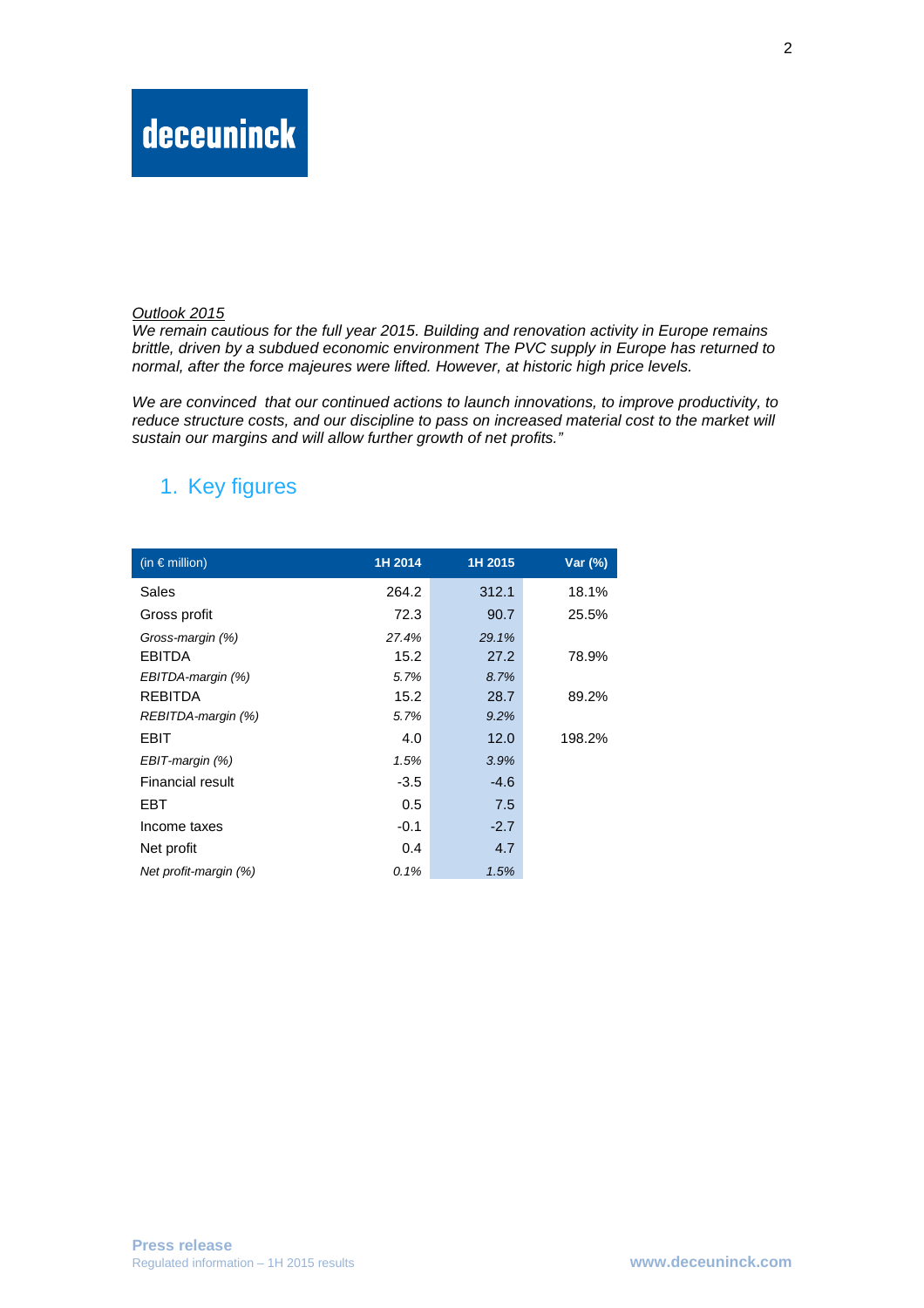## 2. Comments on the consolidated results

### 2.1. Sales

# **Sales breakdown per quarter and 1st halfyear % of sales 1Q 2015 2Q 2015 1H 2015**  Exchange rate  $4.6\%$   $3.9\%$   $4.2\%$ Volume 3.1% 4.6% 4.0% Mix (country, price, product)  $0.9\%$  -2.3% -0.9% Scope change (\*) 8.4% 12.0% 10.9% **TOTAL 18.0% 18.2% 18.1%**

\* Scope change : Pimapen Turkey, Enwin Russia

#### **Sales breakdown 1H 2015 per region**

|                                      | <b>Var. 1Q</b> | <b>Var. 2Q</b> | <b>1H</b> | <b>Var. 1H</b> | <b>Var. 1H</b> |
|--------------------------------------|----------------|----------------|-----------|----------------|----------------|
| (in $\epsilon$ million)              | 2014/2015      | 2014/2015      | 2015      | 2014/2015      | Loc. Curr.     |
| <b>Western Europe</b>                | 1.0%           | 9.7%           | 101.6     | 5.5%           |                |
| Central & Eastern Europe             | $-4.6%$        | $-9.1%$        | 65.4      | $-7.2\%$       | $-1.7%$        |
| <b>Turkey &amp; Emerging Markets</b> | 58.6%          | 48.8%          | 92.4      | 53.0%          | 47.9%          |
| North America                        | 47.1%          | 39.5%          | 52.7      | 42.4%          | 15.3%          |
| Total                                | 18.0%          | 18.2%          | 312.1     | 18.1%          |                |

#### **Western Europe**

1H 2015 sales in Western Europe increased 5.5% to € 101.6 million (1H 2014: € 96.3 million). Sales increase in the 2Q was strong with a 9.7% increase to  $\epsilon$  54.7 million. Double digit sales growth in UK, The Netherlands, Spain and Italy continued and even accelerated in most countries.

Belgium and France recorded again sales growth in 2Q, a reversal of the trend observed in the previous quarters. In France various residential building market indicators do not yet show any improvement, in spite of the numerous government incentives to revitalize the market.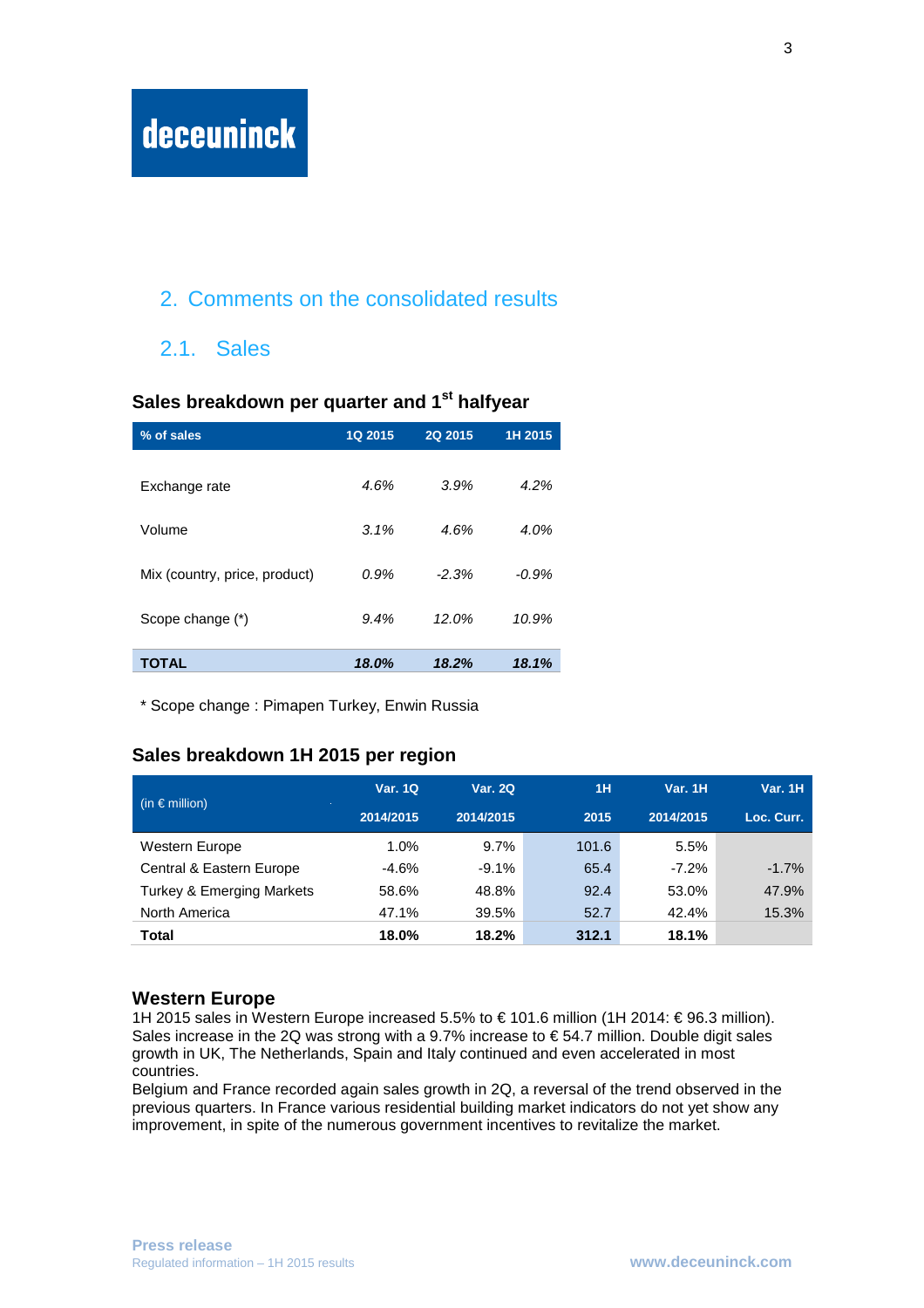The strategy in Western Europe of launching true innovations such as the glass fibre reinforced Zendow#neo premium window and the slimline iSlide#neo patio door result in gaining new customers and increasing market share in a highly competitive market.

The launching of a unique "slide and swing" patio door and a fully reversible window boosted sales in the UK.

#### **Central & Eastern Europe (incl. Germany)**

1H 2015 sales in Central & Eastern Europe decreased year-on-year by 7.2% to € 65.4 million (1H 2014: € 70.5 million - at constant exchange rates 1.7%).

The same trends from 1Q more or less continued. Double digit growth in Poland and in the cluster of Czech Republic, Slovak Republic and Hungary as a result of competitive wins and increased demand from key accounts.

Inoutic window sales on the domestic market in Germany were stable from the  $2<sup>nd</sup>$  quarter onwards. The German window market continues to be impacted by increasing imports from Eastern European cheap labour countries. Further weakening consumer confidence fed by the economic sanctions and strong devaluation of the Russian ruble (-35% Y-o-Y) severely hit newbuild and renovation activity in Russia

#### **Turkey & Emerging Markets**

Sales in Turkey & Emerging Markets increased by 53.0% to  $\epsilon$  92.4 million (at constant exchange rates +47.9%). Sales include Pimapen sales in Turkey.

Deceuninck owns 3 brands in the top segment of the worldwide second largest PVC window market: Egepen Deceuninck, Winsa and Pimapen.

Organic domestic sales and exports to Northern Africa remained more or less stable. The outcome of the June parliamentary elections did not substantially change the trend.

A new corporate identity for the Pimapen brand, the most recognised brand for PVC windows in Turkey and a new Pimapen advertising campaign supported sales.

Turkey as Deceuninck's export hub for developing Emerging Markets continued to build up new markets in South America and India.

#### **North America**

Sales increased 42.4% to  $\epsilon$  52.7 million. (At constant exchange rates +15.3%) Market indicators reflect a stable and growing U.S. economy with unemployment at the lowest point since 2008 (5.3%) while GDP for 1Q has been revised upward. NAHB/Wells Fargo Housing Market Index in July has risen to the highest level since November 2005 and remodelling activity has been consistent, but market growth has continued to be constrained by a shortage of experienced labour and credit availability. Deceuninck North America (DNA) has been accelerating its efforts to convert new and existing customers to its latest innovative products and materials while maintaining "Zero Back-orders" and expanding brand awareness. This resulted in higher than market sales growth.

### 2.2. Results

#### **Gross profit**

Gross-margin increased to 29.1% (1H 2014: 27.4%). Raw material costs increased in Europe from March onwards. Force majeure declarations by raw material producers in Europe resulted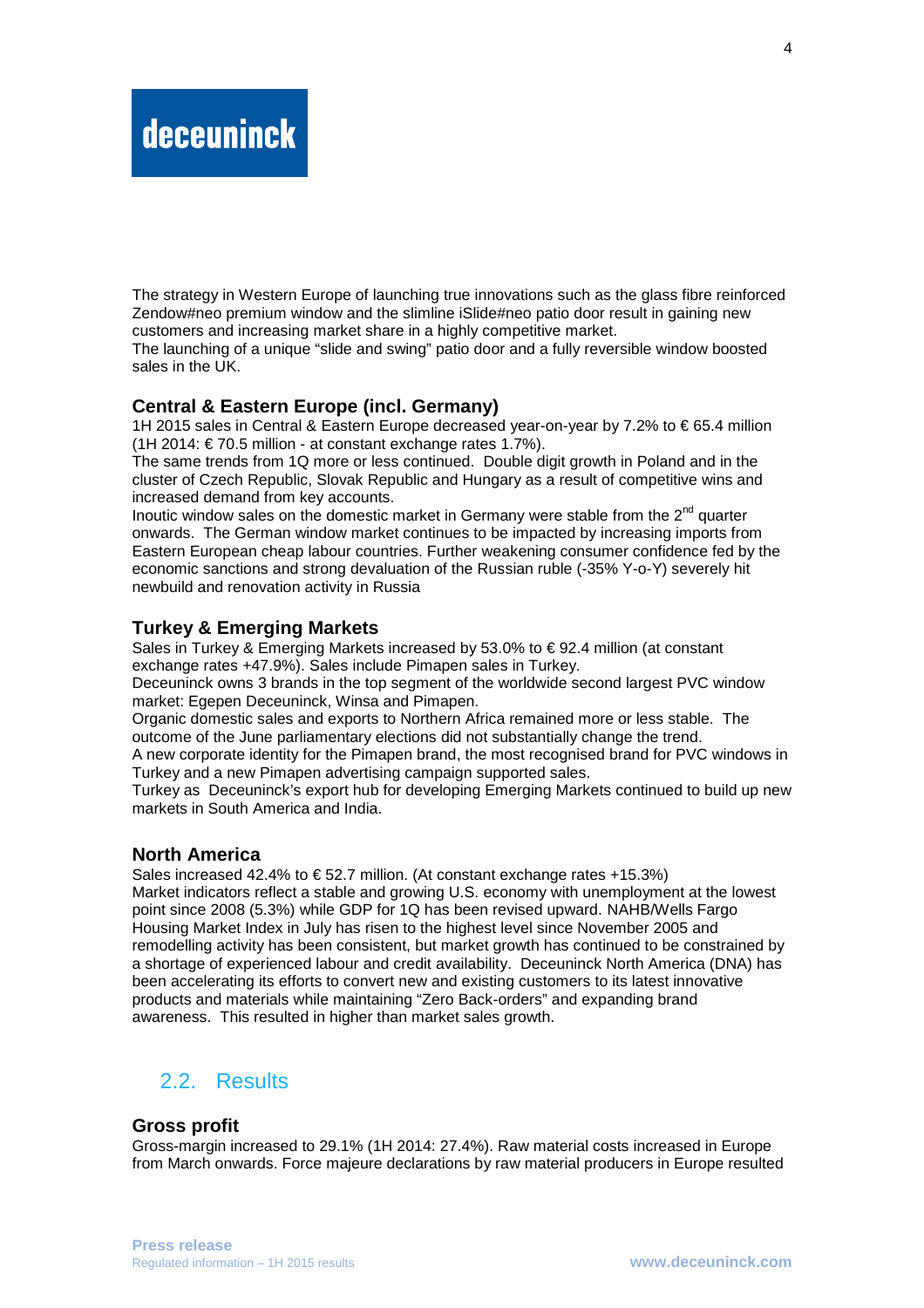in sharp price increases. Raw material prices increased in Turkey due to a weakening of the Turkish lira against the US dollar. Gross margin was favourably impacted by a changed regional mix and by the elimination of operational inefficiencies.

#### **EBITDA**

EBITDA increased to  $\in$  27.2 million or 8.7% of sales (1H 2014:  $\in$  15.2 million or 5.7% of sales) as a result of higher gross margin combined with stable OPEX margins.

REBITDA was  $\epsilon$  28.7 million or 9.2% of sales (1H 2014:  $\epsilon$  15.2 million). Restructuring costs in Western Europe and Turkey amounted to € 1.5 million.

REBITDA was favourably impacted by a  $\epsilon$  2.4 million gain on the sale of the Izmir site. Productivity improvement projects are implemented worldwide and already resulted in the first half year in a positive contribution to EBITDA.

#### **EBIT**

Operating result (EBIT) was € 12.0 million (1H 2014: € 4.0 million) resulting in an EBIT-margin of 3.9% compared to 1.5% in 1H 2014.

Non cash costs amount to  $\in$  15.1 million against  $\in$  11.2 million in 1H 2014.

#### **Financial result & Income taxes**

Financial result was € -4.6 million (1H 2014: € -35 million). This is € 1.1 million higher mainly as a result of higher interest charges in Turkey due to the changed scope with Pimapen and due to increased cost for hedging the Russian ruble as a result of higher interest rates in Russian ruble.

In May 2015 Deceuninck extended its credit facilities with 3 years (until 2020) at improved conditions.

Income tax expense was € 2.7 million against € 0.1 million in 1H 2014 as a result of higher EBT (Earnings Before Taxes).

#### **Net profit**

The net profit 1H 2015 was  $\in$  4.7 million versus  $\in$  04 million in 1H 2014.

#### **Working capital**

Working capital increased from € 124.6 million on 31 December 2014 to € 151.7 million on 30 June 2015 (30 June 2014: € 113.3 million).

Inventories were  $\epsilon$  15.1 million higher as compared to 30 June 2014 due to the Pimapen acquisition and to support growth in US and Turkey & Emerging Markets.

Trade receivables increased € 18.9 million as compared to 30 June 2014 due to higher sales volume. Days outstanding (DSO) decreased slightly year-on-year. The impact of the Pimapen customer base on trade receivables and DSO was offset by strict receivables management and expanding factoring to the UK customer base. Total factoring amounted to  $\epsilon$  30.5 million at 30 June 2015.

Trade payables decreased year-on-year by  $\epsilon$  4.5 million.

The operating working capital on 30 June 2015 was 22.0% of the Last Twelve Month (LTM) sales as compared to 17.5% on 30 June 2014.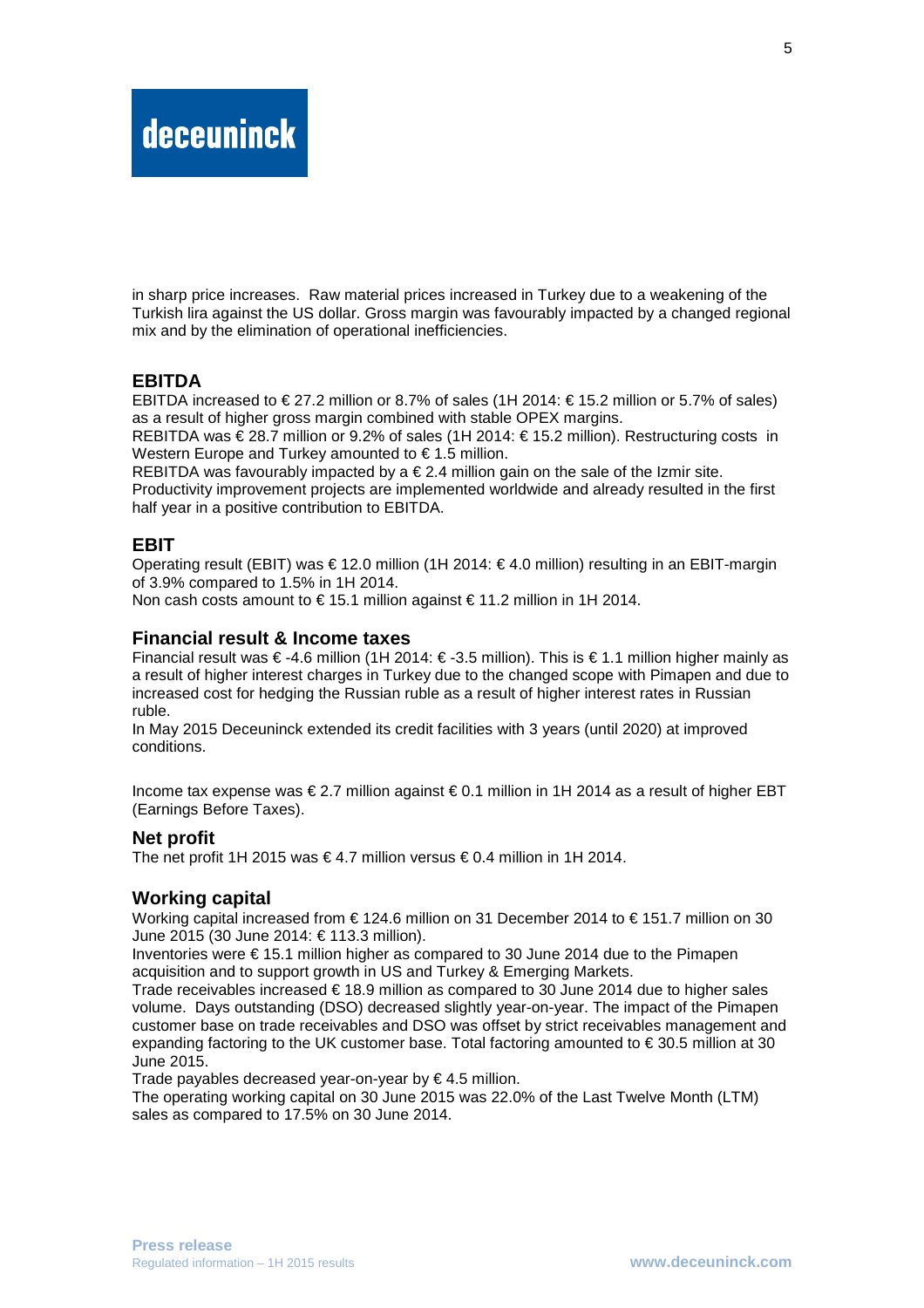#### **Capital Expenditures**

Capital expenditures (capex) in 1H 2015 were € 12.5 million against € 13.6 million at 30 June 2014.

Expansion capex ( $\in$  4.1 million) was mainly spent on the new extrusion site Menemen in Turkey and investments in the US warehouse to meet growth and Zero Back orders target. Deceuninck further started foiling activity and distribution in Croatia to better meet the customer requirements in Italy.

€ 5.4 million was spent on new tools and products. Maintenance capex was  $∈$  3.0 million.

#### **Net financial debt**

The net financial debt at 30 June 2015 amounted to  $\in$  92.1 million against  $\in$  71.0 million at 31 December 2014. The acquisition of Pimapen results in higher working capital needs. Net financial debt is traditionally higher at the end of June as compared to the end of December due to the seasonality of the business.

#### **Equity**

Equity slightly decreased by  $\epsilon$  0.2 million to  $\epsilon$  2643 million from  $\epsilon$  264.5 million at 31 December 2014. The net profit, unfavourable currency translation adjustments and the  $\epsilon$  2.7million dividend payment combined had a minor impact on equity as compared to 31 December 2014. The gearing was 34.8% at 30 June 2015 against 26.8 % at 31 December 2014.

#### **Headcount**

On 30 June 2015 Deceuninck employed worldwide 3,600 full time equivalents (FTEs) (including temporary workers and external staff) (30 June 2014: 2,959).

#### **Financial calendar 2015**

21 October 2015 3Q 2015 trading update

End of press release

#### **Building a sustainable home**

At Deceuninck, our commitment towards innovation, ecology and design provides us with a clear focus: building a sustainable home. A home that is more energy-efficient to live in and more attractive to look at. Deceuninck works worldwide with state-of-the-art materials, resulting in low maintenance, top insulating and long lasting products that can be fully recycled at end of life. Moreover, our values of Candor, Top performance and Entrepreneurship help us build a better world for our Partners and end users. Deceuninck has strong ambitions. We want to build a work environment in which people are proud to contribute, and strengthen our position within the top three market players. Alongside our ecological sustainability, Deceuninck also pursues financial sustainability.

Deceuninck employs 3400 people in 25 countries. Deceuninck has production facilities in Belgium, Chili, Czech Republic, France, Germany, Poland, Russia, Thailand, Turkey, UK and US.

Deceuninck sales in 2014 were € 552.8 million with a net positive result of € 10.5 million.

Contact Deceuninck: Ludo Debever • T +32 51 239 248 • M +32 473 552 335 • ludo.debever@deceuninck.com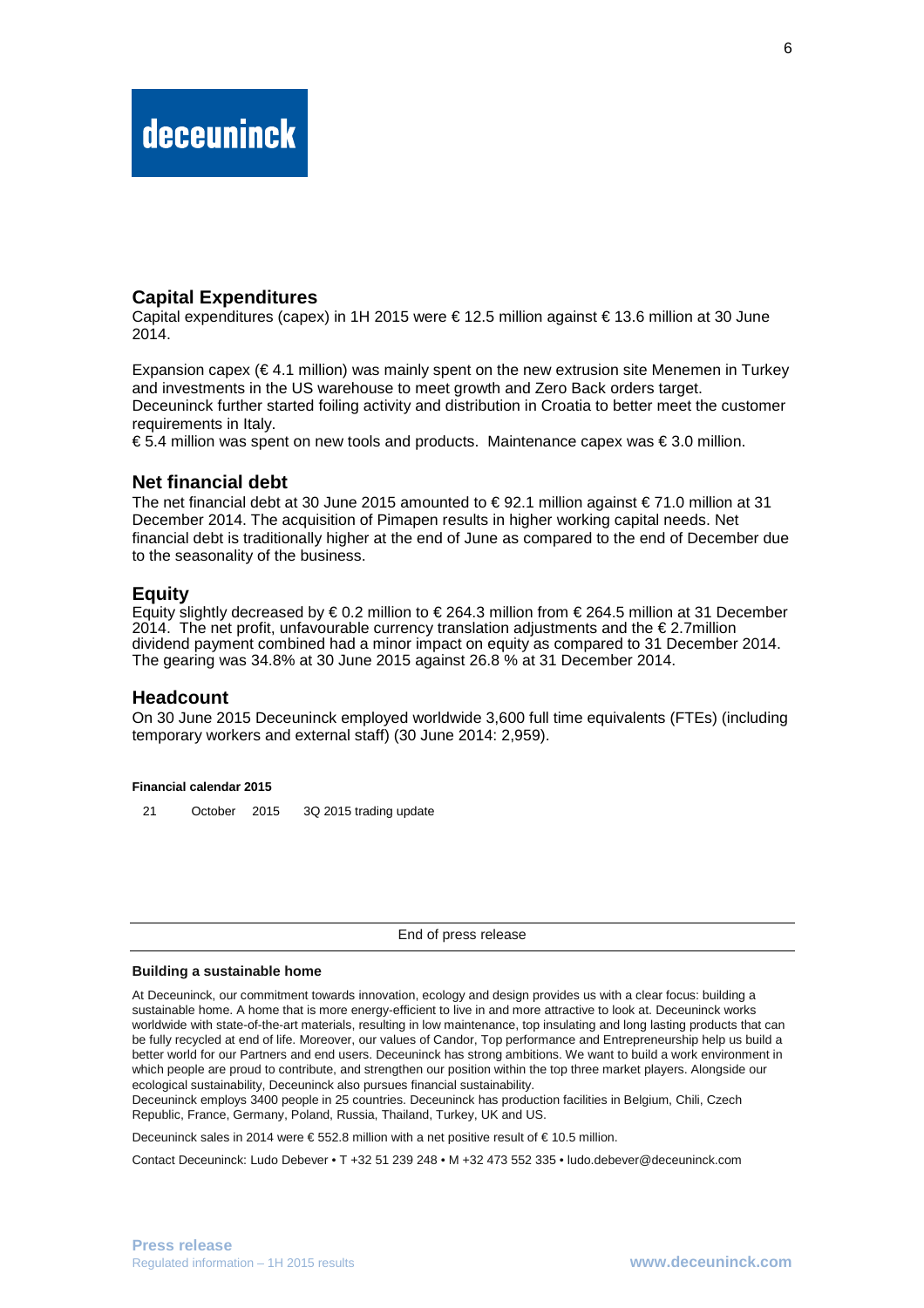## Annexe 1: consolidated income statement

| For the six month period ended 30 June<br><b>Notes</b> |                | 2014             | 2015             |  |
|--------------------------------------------------------|----------------|------------------|------------------|--|
| (in $\epsilon$ thousand)                               |                | <b>Unaudited</b> | <b>Unaudited</b> |  |
| <b>Sales</b>                                           | $\overline{2}$ | 264,221          | 312,114          |  |
| Cost of goods sold                                     |                | $-191,955$       | $-221,426$       |  |
| <b>Gross profit</b>                                    |                | 72,266           | 90,688           |  |
| Marketing, sales and distribution expenses             |                | $-46.664$        | $-54,732$        |  |
| Research and development expenses                      |                | $-3,292$         | $-4,131$         |  |
| Administrative and general expenses                    |                | $-18,750$        | $-21,358$        |  |
| Other net operating result                             |                | 482              | 1,582            |  |
| <b>Operating profit (EBIT)</b>                         |                | 4,041            | 12,048           |  |
| Financial charges                                      |                | $-7,353$         | $-16,200$        |  |
| Financial income                                       |                | 3,820            | 11,629           |  |
| <b>Profit before taxes (EBT)</b>                       |                | 508              | 7,478            |  |
| Income taxes                                           | 4              | $-150$           | $-2,745$         |  |
| Net profit                                             |                | 358              | 4,732            |  |

| The net profit is attributable to: |     |      |
|------------------------------------|-----|------|
| Shareholders of the parent company | 295 | 7481 |
| Non-controlling interests          |     |      |

| <b>Earnings per share distributable to the</b><br>shareholders of the parent company (in $\epsilon$ ): |      |  |
|--------------------------------------------------------------------------------------------------------|------|--|
| Normal earnings per share                                                                              | 0.00 |  |
| Diluted earnings per share                                                                             | 0.00 |  |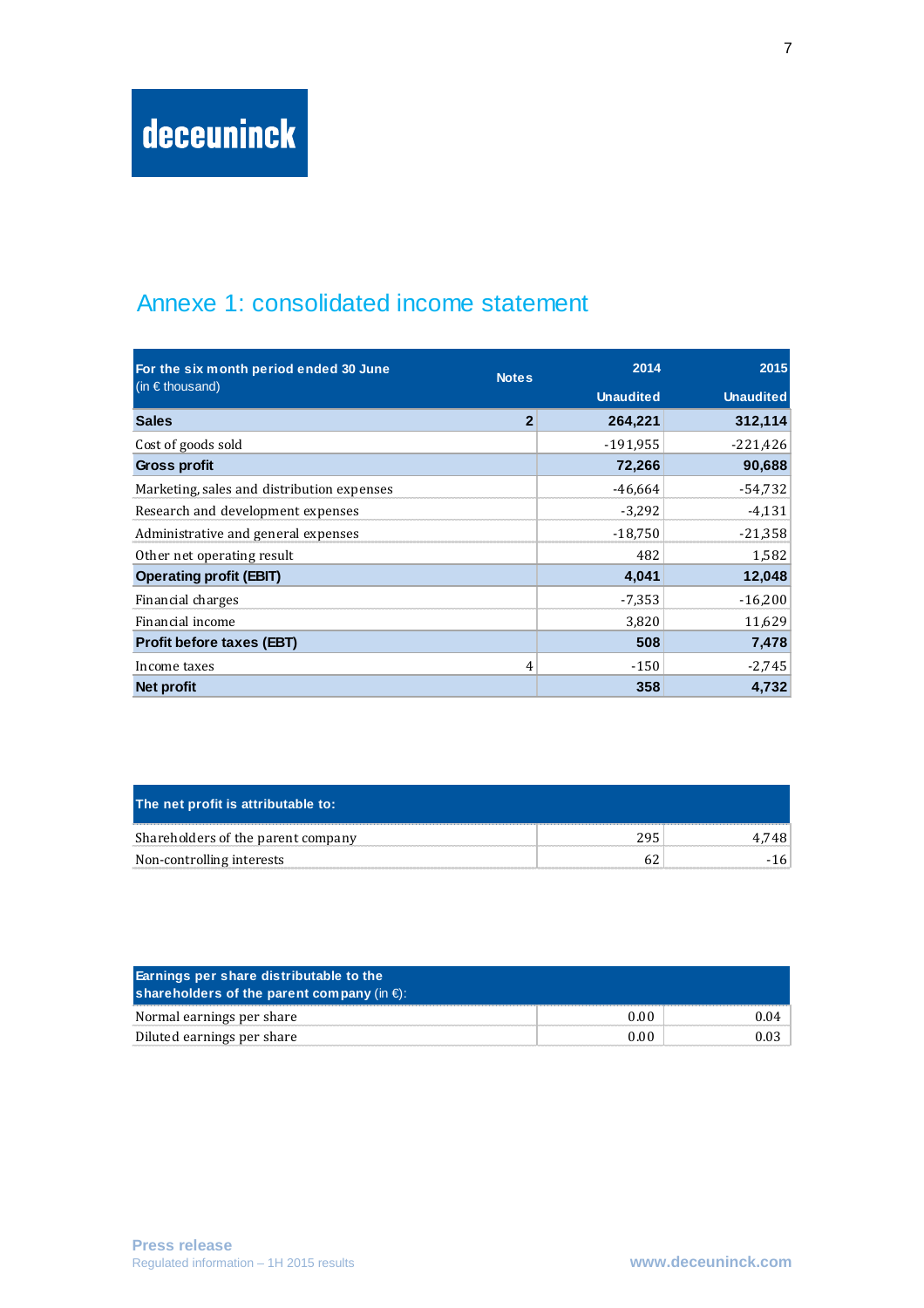## Annexe 2: consolidated statement of financial position

| (in $\epsilon$ thousand)                         | 31 December 2014 | 30 June 2015     |  |
|--------------------------------------------------|------------------|------------------|--|
|                                                  | <b>Audited</b>   | <b>Unaudited</b> |  |
| <b>Assets</b>                                    |                  |                  |  |
| Intangible fixed assets                          | 5,922            | 5,924            |  |
| Goodwill                                         | 10,871           | 10,755           |  |
| Tangible fixed assets                            | 215,649          | 213,670          |  |
| Financial fixed assets                           | 66               | 65               |  |
| Deferred tax assets                              | 21,080           | 21,887           |  |
| Long-term receivables                            | 1,068            | 1,188            |  |
| <b>Non-current assets</b>                        | 254,657          | 253,490          |  |
| Inventories                                      | 93,417           | 109,576          |  |
| Trade receivables                                | 115,826          | 124,571          |  |
| Other receivables                                | 8,677            | 13,979           |  |
| Cash and cash equivalents                        | 29,046           | 28,735           |  |
| Fixed assets held for sale                       | 2,060            | 1,961            |  |
| <b>Current assets</b>                            | 249,026          | 278,823          |  |
| <b>Total assets</b>                              | 503,684          | 532,313          |  |
|                                                  |                  |                  |  |
| <b>Equity and liabilities</b>                    |                  |                  |  |
| <b>Issued capital</b>                            | 52,912           | 52,978           |  |
| Share premiums                                   | 85,927           | 86,073           |  |
| Consolidated reserves                            | 169,423          | 171,762          |  |
| Cash flow hedge reserve                          | -91              | $-55$            |  |
| Actuarial gains / losses                         | $-3,864$         | $-3,594$         |  |
| Treasury shares                                  | $-261$           | $-261$           |  |
| Currency translation adjustments                 | -44,316          | -47,113          |  |
| <b>Equity excluding non-controlling interest</b> | 259,731          | 259,792          |  |
| Non-controlling interest                         | 4,758            | 4,471            |  |
| <b>Equity including non-controlling interest</b> | 264,489          | 264,261          |  |
| Interest-bearing loans                           | 14,635           | 51,709           |  |
| Long-term provisions                             | 24,962           | 25,391           |  |
| Deferred tax liabilities                         | 5,771            | 6,060            |  |
| <b>Non-current liabilities</b>                   | 45,368           | 83,161           |  |
| Interest-bearing loans                           | 85,396           | 69,097           |  |
| Trade payables                                   | 84,670           | 82,425           |  |
| <b>Tax liabilities</b>                           | 6,224            | 10,936           |  |
| Employee related liabilities                     | 9,702            | 14,066           |  |
| Short-term provisions                            | 777              | 777              |  |
| Other liabilities                                | 7,058            | 7,591            |  |
| <b>Current liabilities</b>                       | 193,826          | 184,891          |  |
| <b>Total equity and liabilities</b>              | 503,684          | 532,313 inck.com |  |